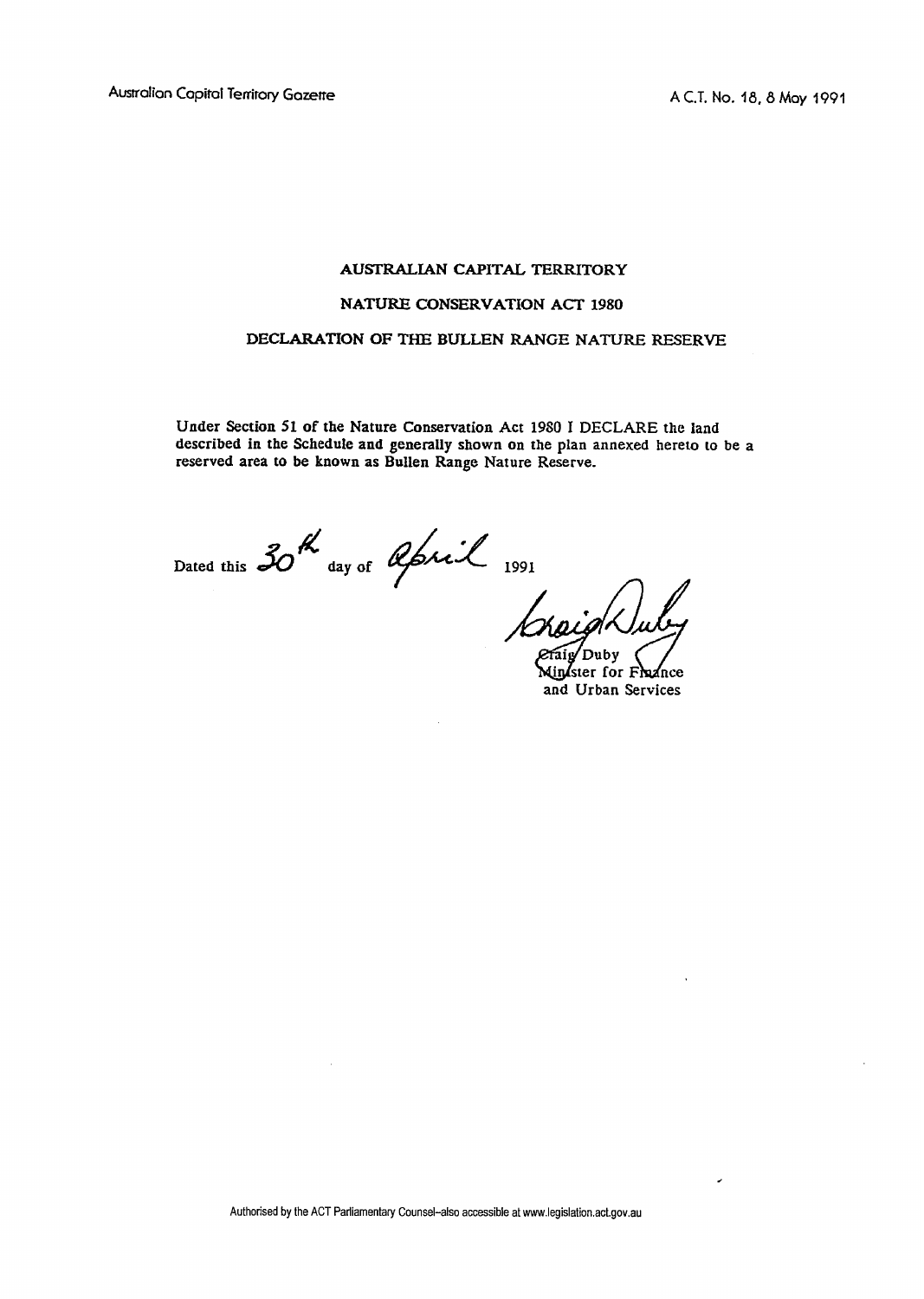This is the schedule referred to in the declaration of the Bullen Range Nature Reserve made by the Minister for Finance and Urban Services under the Nature Conservation Act 1980 on the 30th day of April 1991.

## **BULLEN RANGE NATURE RESERVE**

All that picce of land in Paddys River Stromlo and Tuggeranong Districts Australian Capital Territory containing an area of 37 5 squale kilometres more or less: commencing at the most easterly corner of Block 66 Stromlo District of plan catalogued in the Office of the Registrar of Titles Canberra Deposited Plan 1341 and being on a southwestern side of Cotter Road Lhcnce by lines bcaring 216 degrccs 49 minures 20 seconds 68.4 metres 249 degrees 21 minutcs 51.24 metres 317 degrces 33 minutcs 50 seconds 54.32 metres 13 degrees 12 minutes 20 seconds 40.66 metres and 352 degrees 23 minutes 10 seconds 29.89 metres to **the** most northerly northcastern corner of Block 331 Stromlo District of plan catalogued in the Office of the Registrar of Tltles Canberra Dcposircd Plan 3770 thence by lines bearing successively 271 degrees 48 minutes 10 seconds 197.39 metres 181 degrees 29 minutes 110.6 metres 161 degrees 36 minutes 66.58 metres 145 degrees 17 minutes 188.55 metres and 51 degrees 29 minutes 30.51 metres to a southwestern boundary of Block 85 Stromlo District of plan catalogued in the Offlce of the Rcglstrar of Titles Canbcrra Deposited Plan 2075 thence by lines bearing successively 173 degrees 37 minutes 30 seconds 119.43 metres 173 degrees 36 minutes 40 seconds 86 5 metres and 119 dcgrccs 54 minutes 429.74 mctres to the most sourherly corner of Block 283 Stromlo District **of** plan catalogued in the Office of the Registrar of Titles Canberra Deposited Plan 7409 thence by lines bearing successively 78 degrees 48 minutes 50 seconds 36.49 metres 149 degrees 12 minutes 30 seconds 113.08 metres 149 dcgreea 12 mlnutes 20 seconds 75.93 metres 71 degrees **G** minutes 112.77 metres 136 degrees 17 minutes 50 seconds 101.07 metres 186 degrees 16 minutes 20 seconds 417.27 melrcs 119 degrees 30 minulcs 20 seconds 115.26 metres 50 degrees 30 mrnutes 20 seconds 90.05 metres 147 degrees 24 mlnutes 2C seconds 128.39 metres 147 degrees 25 minutes 40 seconds 87.06 metres 90 degrees 40 minutes 58.37 metres 106 degrees 46 minutes 20 seconds 116 **83** metres 132 degrees 39 minutes 10 seconds 191.07 metres 127 degrees 16 minutes 40 seconds 196 39 metres 93 degrees 12 minutes 123.14 metres 110 degrees 7 minutes 20 seconds 41.91 metres 115 degrees 44 minutes 10 seconds 25 38 metres 105 degrees 42 minutes 50 seconds 16.16 metres and **135** degrees 57 minutes 47.45 metres to a southeastern boundary of Block 14 Stromlo District of plan catalogued in the Office of the Registrar of Titles Canberra Deposited Plan 7409 thence by lines bearing successively 216 degrees 55 minutes 50 seconds  $62.39$  metres 165 degrees 19 minutes 10 seconds 106.44 metres 128 degrees 0 minutes 30 seconds 171.65 metrcs 127 degrees 49 minutes 50 seconds 83.09 metres 164 degrees 47 minutes 40 scconds 145.03 mctres 159 dcgrees 19 minutes 40 seconds 156.15 metres 162 degrees 23 mlnutes 30 seconds 153.17 metles 200 degrces 9 minutes 205.88 metres **207**  degrees 46 minutes 226.06 metres 187 dcgrees 50 minutes 20 seconds 71.48 metres 150 degrees 44 mlnutes 30 seconds 150.61 merrcs 135 dcgrees 42 minutes 50 seconds 128.02 metres 179 degrees 29 minutes 10 seconds 412.04 metres 152 degrees 8 minutes 40 seconds 291.97 mctres 89 degrees 48 minutes 40 scconds 335.31 mctres 159 degrees 2 minutes 216.41 metres 109 degrecs 50 minutcs 30 scconds 202.0 metres 69 degrees 38 minutes 10 seconds 151.S5 metres 75 degrees 29 minutes 40 scconds 290.93 metres IS9 degrees 6 mimtes 50 seconds 383.74 metres 98 degrees 51 minutes 30 seconds 157.36 metres 102 degrees 50<br>minutes 10 seconds 132.44 metres 121 degrecs 23 minutes 20 seconds 186.57 metres 71 degrccs 55 minures 20 seconds 61.01 mcucs **80** dcgrees 26 minutes 10 seconds 239.26 metres 79 degrecs 36 minutes 10 scconds 263.67 metres 95 degrees 32 minutes 137.99 metres 171 degrecs 55 minutes 40 seconds 119 28 metres 120 degrees 16 minutes 30 seconds 117.09 metres 112 dcgress 54 mlnutes 98.03 metres 130 degrees 47 minutes 10 seconds 114.79 mctres 89 degrees 3 rninulcs 40 seconds 133.05 metres 147 degrees 25 minutes 20 seconds 158.04 metres and 73 dcgrccs 0.61 metrcs to **a** southwestern corncr of Block 19 Strornlo District of plan catalogued in the Office of the Registrar of Titles Canberra Deposited Plan 6458 thence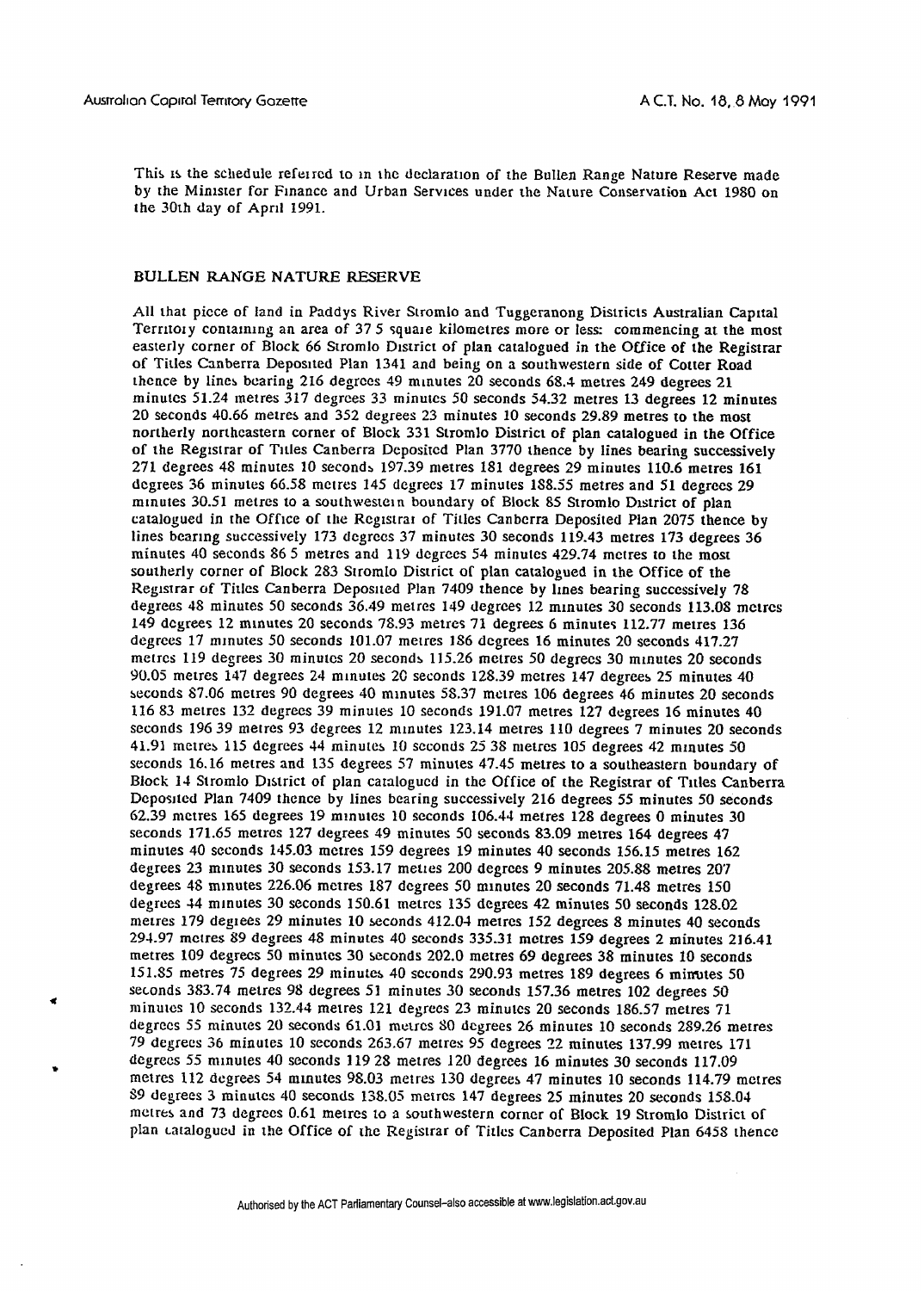by lines bearing successiveIy 134 degrees 12 minutes 10 seconds 74.07 metres 171 degrees 46 minutes 30 seconds 137.4 metres 179 degrees 51 minutes 50 seconds 165.86 metres 219 degrees 47 minutes 39.06 metres 105 degrees 38 minutes 171.35 metres 69 degrees 24 minutes 193.78 metres 70 degrees 36 mlnutes 196.7 metres 98 degrees 29 minutes 40 seconds 140.23 metres 175 degrces 48 minutes 10 seconds 340.44 metres 144 degrees 21 minutes 40 seconds 365.9 metres 120 degrees 5 minutes 10 seconds 208.13 mctres 171 degrees 25 minutes 20 seconds 253.57 metres SO degrees 6 minutes 40 seconds 34.8 metres 191 degrees 49 minutes 148.9 melres 249 degrees 57 minutes 50 seconds 348.03 metres 198 degrees 16 minutes 10 seconds 213.09 metres 132 degrees 14 minutes 10 seconds 226.0 metres 172 degrees 51 minutes 123.28 melres 168 degrees 28 minutcs 50 seconds 20.05 mctres 220 degrees 42 minutes 21.02 mctrcs 215 degrees 30 minutcs 10 scconds 400.97 metres and 225 degrees 57 minutes 20 seconds 202.63 metres to a northeastern side of Kambah Pool Road thence by a line bearing 289 degrees 20 minutes 210.2 metres thence by  $145.29$  metres of the arc of a circle of radius 225 metres the chord of which lies south of the arc and bears 270 degrces 50 minutes 10 seconds thence by lines bearing successively 252 degrees 20 minutes 10 seconds  $65.08$  metres 307 degrees 12 minutes 10 seconds 104.39 metres 318 degrees 9 minutes 187.72 metres and 63 degrees 14 minutes 79.38 metres to the most southerly corner of an area prescribed under the **ATudlr~** *Acr* 1976 as notifled in Commonwealth of Australia *Gazelle* No. S23 of 13 February 1979 and more particularly delineated on plan catalogued in the Office of the Australian Surveying and Land Information Group Canberra as MISC521 thencc by boundary lines of the aforesaid prescribed area bearing successively 76 degrees 16 minutes 190.SS metres 57 degrees 49 minutes 150.57 metres 26 dcgrees 100.64 metres 45 degrees 33 minules 189.77 metrcs **356** degrces 159 **O** metres 333 degrees 77.0 metres 356 degrees 73.0 metres 291 desrees 45 minutes 214 0 mctrcs 249 degrees 15 minutes 65.0 metres 169 degrees 30 minutes 332.0 merres 186 dcgrees 35 minutes 99 rnetres and 244 degrees 51 minutes 350.0 mctres to the most wcsterly corner of rhc aforesaid prescribed area thencc by lines bearing successively 255 degrees 70.0 metres 229 degrees 185.0 metres 186 degrees 18 minutes 239.5 metres 146 degrees 300.0 mctres 139 degrees 230.0 metres 49 degrees 16 minules 40 seconds 296.38 metres 14 degrees 28 minutcs 30 seconds 115.13 metres 87 degrees 52 minutcs 10 seconds 88.41 metres and 71 degrccs 11 minutes 20 seconds 141.92 metres to a southwestern side of Kambah Pool Road thence by a line bearing 109 degrees 20 minutes 59.42 metres thence by  $453.44$  mettes of the arc of a circle of radius  $1280$  metres the chord of which lies northeast of the arc and bears 99 degrees 13 minutes 30 seconds thence by lines bearing successively 181 degrees 43 minutes 322.87 metres 122 degrees 52 minutes 232.6 metres 84 degrees 46 minutes 10 sconds 143 **O** metres 142 degrees 4 minules 50 seconds 227.82 mctres 117 degrees 57 rnlnutes 448 45 mctrcs 21 degrees 39 minutes 10 seconds 618.53 metres 112 degrees 8 minutes 50 seconds 439.36 metres 109 degrees 40 minutes 20 seconds 146.23 metres 157 degrees 22 mlnutes 211.6 metrcs 73 degrees 38 minutes 288.83 metres 14s degrees **0**  minutes 50 seconds 913.18 metres 85 degrees 11 minutes 9 seconds 618.38 metres 116 degrees 24 minutes 20 seconds 135 12 metres 191 dcgrces 28 minutes 20 seconds 164.2 metrcs 151 degrees 53 minures 11.3 metres 209 degrees 12 minutes 190.26 metres 151 degrees **S** minutes 20 seconds 125.2 metres 245 degree5 47 minutcs 4.97 metres 167 degrees 33 minutes 107.39 metres 160 degrees 2 minutes 56 37 mctrcs lSl dcgrees 43 minutcs 40 seconds 276.89 metres 187 degrees 41 minutes 258.99 metres 218 degrees 51 minutes 40 seconds 210.55 metres 329 degrees 59 minutes 40 scconds 70.71 metres 301 degrees 34 minutes 191.1 metres 192 degrees  $45$  minutes  $48.76$  metres  $215$  degrees  $48$  minutes  $40$  seconds  $299.36$  metres 181 degrees  $2$ minutes 85.16 metres 280 degrees **5** minutes 1049.72 metres 9 degrees 55 minutes 20.32 metres 280 degrees 1 minute 304.7 metres 271 degrees 6 minutes 125.4 metres 279 degrees 58 minutcs 451.18 metrcs 257 degrees 12 minutes 40 seconds 330.54 metres 172 degrees 38 minutes 418.83 metres 183 degiees 17 minutes 146.7 metres 189 degrees 31 minutes 884.53 metres and 201 degrces 25 minules 20.88 mctres to the most northerly northeastern corner of Block 4 Paddys River District of plan catalogued in the **Office** of the Registrar of Titles Canberra Deposited Plan 628 thcnce by lines bearing succcssively 189 degrees 31 minurcs 401.75 metres 99 dcgrees 31 minutcs 23.76 metres 189 degrees 31 minutes 403.92 metres 234 degrees 46 minutes 50 seconds 142.18 metres 289 degrees 25 minutes 40 seconds 125.13 metres 2% degrees 40 minutes 50 seconds 190.41 metres 263 degrces 26 minutes 20 seconds 157.49 metres and 241 degrees 12 minutes 10 seconds 124.54 metres to a northeastern boundary of Block 36 Paddys River District of plan catalogued in the Office of the Registrar of Titles Canberra Deposited Plan 633 thence by lines bearing successively 320 degrees 8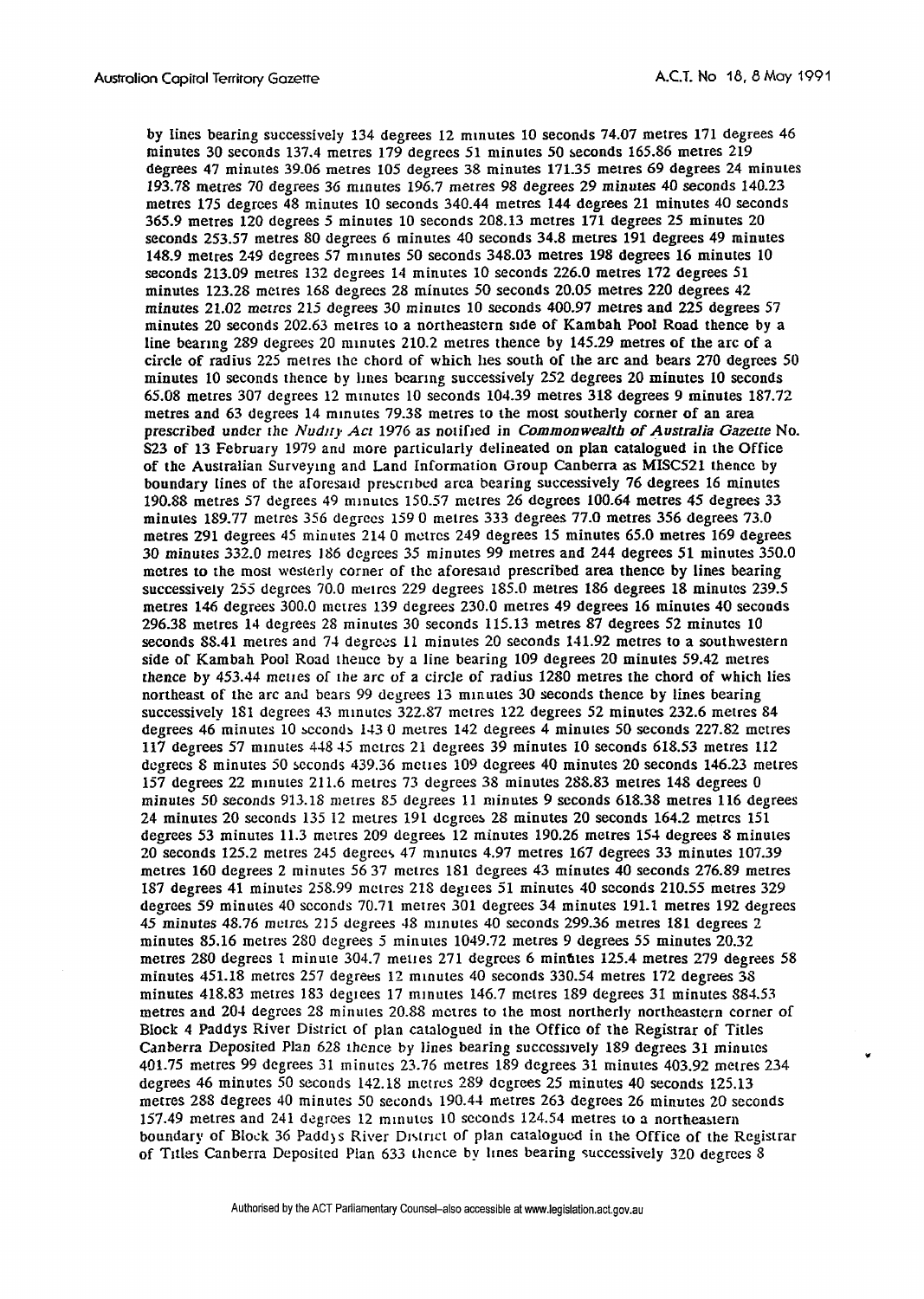minutes 20 seconds 133.21 metres 8 degrees 37 minutes 20 seconds 156.63 metres 356 degrees 54 minutes 298.53 metres 24 degrees 235.2 metres 351 degrees 8 minutes 30 seconds 140.74 metres 314 degrees 19 minutes 30 seconds 123.92 metres 342 degrees 55 minutes 379.66 metres 232 degrees 39 minutes 20 seconds 398.45 metres 264 degrees 28 minutes 10 seconds 216.84 metres 220 degrees 14 minutes 40 seconds 122.75 metres 260 degrees 4 minutes 20 seconds 140.84 metres 273 degrees 20 minutes 50 seconds 233.37 metres 297 degrees 27 minutes 178.43 metres 298 degrees 34 minutes 10 seconds 72.4 metres 327 degrees 31 minutes 30 seconds 678 14 metres 335 degrees 28 minutes 483.75 metres 349 degrees 8 minutes 40 seconds 414.19 metres 340 degrees 42 minutes 40 seconds 586.24 metres 279 degrees 36 minutes 50 seconds 159.1 metres 9 degrees 35 minutes 10 seconds 307.6 metres 10 degrees 1 minute 30.3 metres 276 degrees 50 minutes 70.4 metres 337 degrees 13 minutes 96.3 metres 351 degrees 51 minutes 30 seconds 111.5 metres 8 degrees 19 minutes 20 seconds 167.5 metres 321 degrees 10 minutes 153.16 metres 279 degrees 36 minutes 10 seconds 178.7 metres 9 degrees 43 minutes 10 seconds 609.6 metres 321 degrees 38 minutes 100.6 metres 342 degrees 39 minutes 150.0 metres 334 degrees 4 minutes 174.9 metres 2 degrees 5 minutes 179.7 metres 264 degrees 16 minutes 65.2 metres 304 degrees 12 minutes 122.3 metres 321 degrees 14 minutes 40.1 metres 320 degrees 42 minutes 86.5 metres 341 degrees 56 minutes 710 metres 11 degrees 44 minutes 53.7 metres 8 degrees 8 minutes 38.4 metres 339 degrees 57 minutes 48.3 metres 9 degrees 28 minutes 138.7 metres 310 degrees 97.3 metres 331 degrees 2 minutes 20 seconds 484.2 metres 76 degrees 38 minutes 66.3 metres 325 degrees 58 minutes 228.0 metres 325 degrees 29 minutes 249.9 metres 351 degrees 43 minutes 112.2 metres 320 degrees 34 minutes 30 seconds 263.6 metres 297 degrees 25 minutes 10 seconds 201.97 mettes 282 degrees 4 minutes 20 seconds 163.53 metres 257 degrees 47 minutes 20 seconds 194.19 metres and 258 degrees 14 minutes 10 seconds 100.87 metres to the right bank of Paddys River thence generally northerly and northwesterly by the aforesaid bank to Australian Capital Territory Standard Adjusted Grid Co-ordinate 195471.29 metres East 594326.96 metres North thence by lines bearing successively 28 degrees 50 minutes 50.8 metres 95 degrees 29 minutes 169.4 metres 91 degrees 10 minutes 126.0 metres 35 degrees 35 minutes 202 8 metres 64 degrees 48 minutes 122.4 metres 77 degrees 57 minutes 170.1 metres 37 degrees 59 minutes 171.6 metres 342 degrees 34 minutes 206.0 metres 314 degrees 41 minutes 104.2 metres 33 degrees 27 minutes 272.6 metres 349 degrees 16 minutes 386.1 metres 337 degrees 37 minutes 220.5 metres 313 degrees 232.7 metres 344 degrees 25 minutes 133.9 metres 291 degrees 56 minutes 124.0 metres 317 degrees 17 minutes 111.3 metres 228 degrees 38 minutes 545.4 mettes 309 degrees 38 minutes 306.0 metres 332 degrees 31 minutes 61.9 metres 299 degrees 29 minutes 100.2 metres 186 degrees 9 minutes 377.2 metres 147 degrees 17 minutes 121.8 metres 262 degrees 48 minutes 244.4 metres 352 degrees 1 minute 362.4 metres 308 degrees 36 minutes 368.8 metres 67 degrees 13 minutes 85.7 metres 29 degrees 2 minutes 269.1 metres 336 degrees 11 minutes 122.7 metres 311 degrees 46 minutes 311.2 metres 346 degrees 84.7 metres 282 degrees 41 minutes 130.4 metres 227 degrees 45 minutes 31 2 metres 339 degrees 22 minutes 170.5 metres 315 degrees 9 minutes 279.1 metres 10 degrees 54 minutes 303.4 metres 322 degrees 59 minutes 227.8 metres 281 degrees 29 minutes 204.4 metres 6 degrees 38 minutes 104.2 metres 344 degrees 15 minutes 30 seconds 473.7 metres 294 degrees 40 minutes 102.8 metres 2 degrees 58 minutes 52.1 metres 309 degrees 51 minutes 71.62 metres 92 degrees 46 minutes 100.58 metres and 343 degrees 13 minutes 71.2 metres to the right bank of the Cotter River thence generally northeasterly by the aforesaid right bank to its intersection with the left bank of the Murrumbidgee River thence by a line bearing about 22 degrees 147 metres to Australian Capital Territory Standard Adjusted Grid Co-ordinate 194551.03 metres East 599208.58 metres North thence by lines bearing successively 39 degrees 10 minutes 10 seconds 37.34 metres 37 degrees 31 minutes 24.98 metres 85 degrees 57 minutes 21.52 metres 101 degrees 42 minutes 50 seconds 147.68 metres 174 degrees 27 minutes 30 seconds 45.27 metres 163 degrees 52 minutes 40 seconds 56.49 metres 174 degrees 3 minutes 40 seconds 71.66 metres 164 degrees 6 minutes 65.07 metres 186 degrees 32 minutes 50 seconds 116.98 metres 138 degrees 55 minutes 30 seconds 66.48 metres 83 degrees 5 minutes 20 seconds 90.03 metres and 112 degrees 31 minutes 20 seconds 335.95 metres to the most northerly corner of Block 66 Stromlo District of plan catalogued in the Office of the Registrar of Titles Canberra Deposited Plan 1341 and being on a southwestern side of Cotter Road thence by lines bearing successively 98 degrees 56 minutes 10 seconds 37.96 metres 140 degrees 18 minutes 40 seconds 64.44 metres 148 degrees 23 minutes 30 seconds 80.37 metres to the point of commencement.